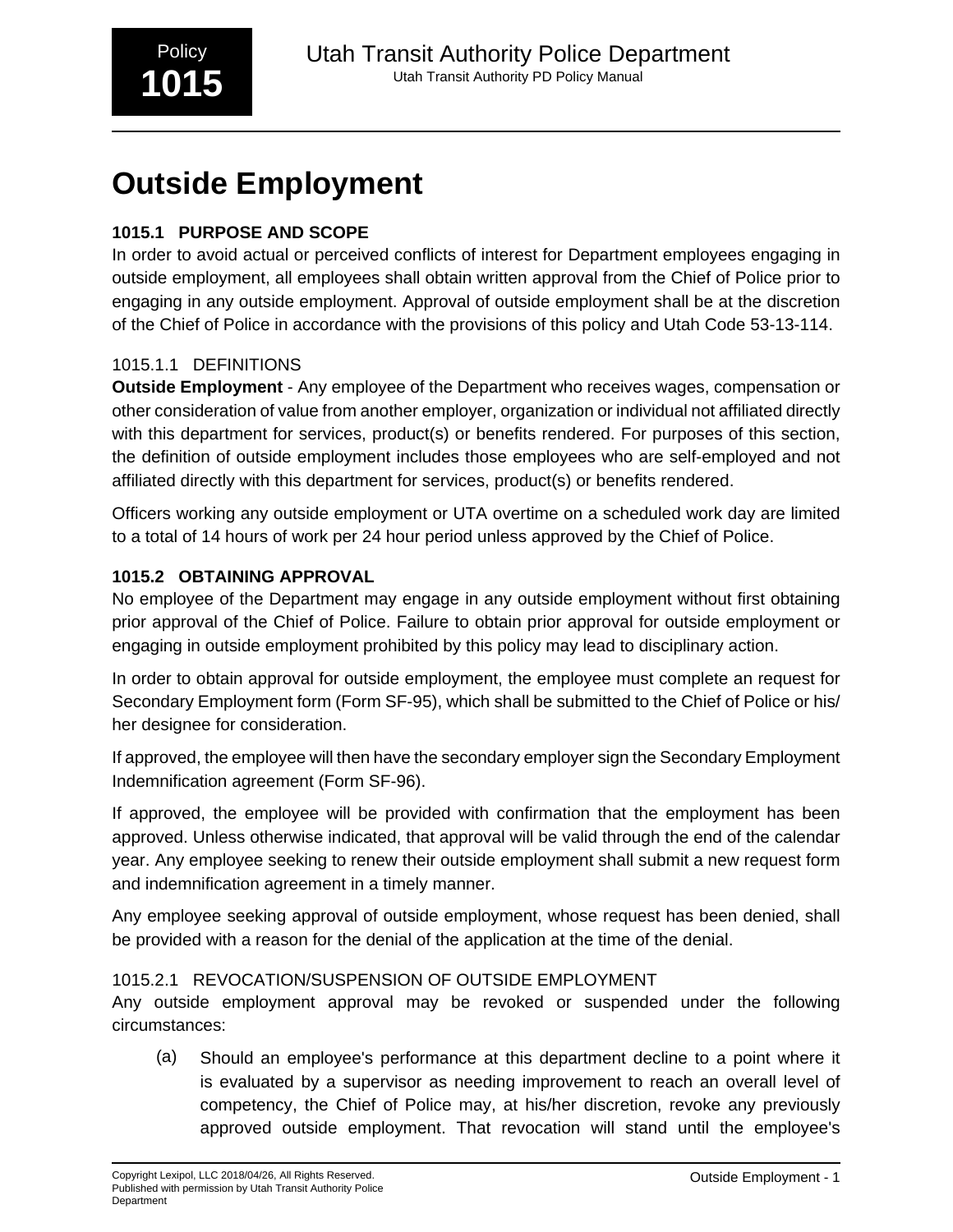performance has been reestablished at a satisfactory level and his/her supervisor recommends reinstatement of the outside employment.

- (b) Suspension or revocation of a previously approved outside employment may be included as a term or condition of sustained discipline.
- (c) If, at any time during the term of a valid outside employment approval, an employee's conduct or outside employment conflicts with the provisions of Department policy, the outside employment may be suspended or revoked.
- (d) When an employee is unable to perform at a full-duty capacity due to an injury or other condition, any previously approved outside employment may be subjected to similar restrictions as those applicable to the employee's full time duties until the employee has returned to a full duty status.

## **1015.3 PROHIBITED OUTSIDE EMPLOYMENT**

Consistent with the provisions of UAC R477-9-2, the Department expressly reserves the right to deny any Outside Employment Application submitted by an employee seeking to engage in any activity which:

- (a) Interferes with an employee's efficiency performance.
- (b) Conflicts with the interests of the Department or the State of Utah.
- (c) Gives reason for criticism or suspicion of conflicting interests or duties.

#### 1015.3.1 OUTSIDE SECURITY AND PEACE OFFICER EMPLOYMENT

Due to the potential conflict of interest, no member of this department will generally be permitted to engage in any outside or secondary employment as a process server, vehicle repossessor, bill collector, towing of vehicles, private investigator, liqueur establishments or other similar employment in which police authority might be used to collect money or merchadise for private purposes.

**Outside security employment** may be authorized under the following conditions:

- a. Employment of non-police nature in which vested police powers are not a condition of employment; the work provides no real or implied law enforcement service to the employer.
- b. The employment is not performed during assigned hours of duty.

**Law Enforcement Officer / Correctional Officer (another agency)**: officers will not be authorized to work for another law enforcement department as a law enforcement officer or correctional officer while employed with the Utah Transit Authority Police Department.

# **1015.4 DEPARTMENT RESOURCES**

Employees are prohibited from using any Department equipment or resources in the course of or for the benefit of any outside employment. This shall include the prohibition of access to official